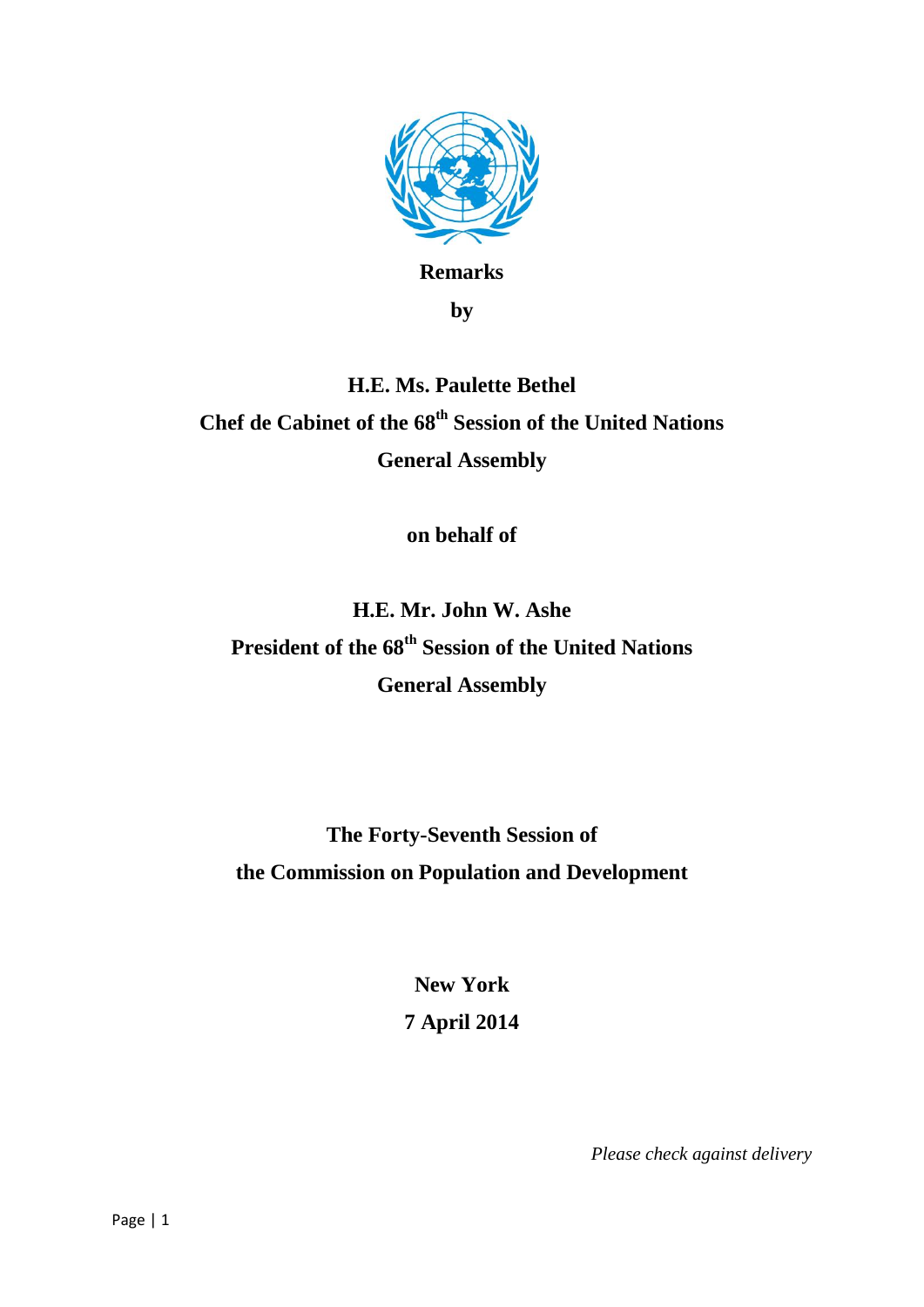Commission Chairman Ambassador Gonzalo Koncke, Under-Secretary-General Wu Hongbo, UNFPA Executive Director Dr. Babatunde Osotimehin, Distinguished delegates, Ladies and gentlemen,

I am delighted to join you today for this forty-seventh session of the Commission on Population and Development

This year we celebrate an important anniversary: the twentieth anniversary of the adoption of the Programme of Action (POA) at the historic International Conference on Population and Development (ICPD), held in Cairo in 1994, which marked a milestone in global work on population and development. With its adoption, the international community acknowledged population and development issues as central to achieving sustainable development within a rights-based framework. Such a decision also marked an important step for women's rights and gender equality.

Twenty years later, there is widespread agreement that more work is needed to ensure that the POA's goals and objectives are fully realized. While acknowledging the progress that has been made, the 65th session of the General Assembly noted the remaining gaps in its implementation and decided to extend it beyond 2014. The General Assembly also called for an operational review of the implementation of the Programme of Action in order to respond to new challenges related to population and development.

Distinguished delegates,

Page | 2

As the Commission on Population and Development, a body which provides invaluable contributions to the work of the General Assembly, you have been tasked with assessing the status of implementation of the entire ICPD Programme of Action. Your deliberations will be informed by the operational review, which was conducted by the UN system under the leadership of the UN Population Fund (UNFPA).

I thank the Department of Economic and Social Affairs and UNFPA for their commitment and I know that their work will greatly impact a number of important upcoming processes in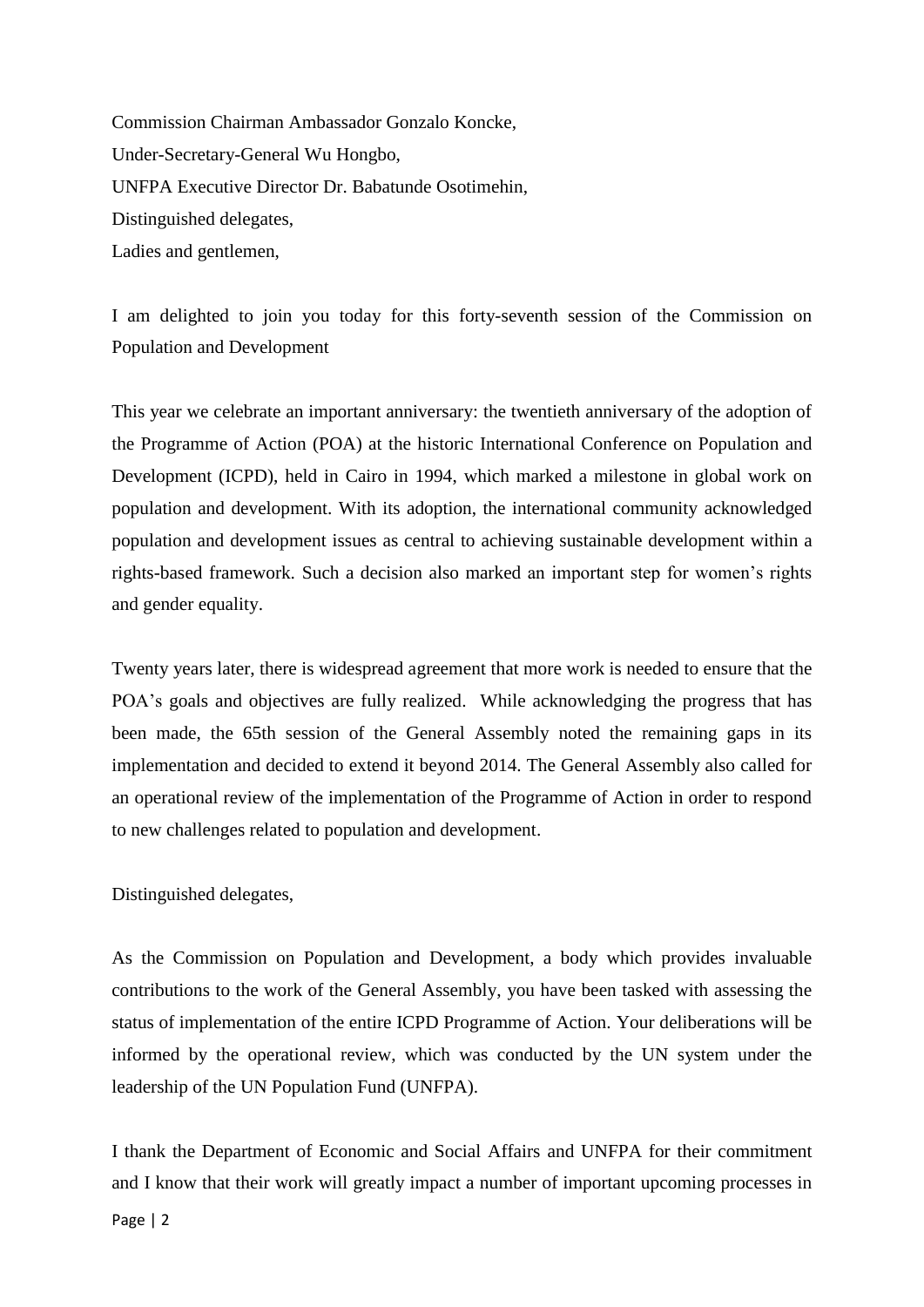the General Assembly and the UN system, including ongoing discussions on the post 2015 development agenda. I also look forward to benefiting from these contributions as we prepare to renew our political commitment to the ICPD Programme of Action and the Key Actions for its further implementation during a special session of the General Assembly on 22 September 2014.

## Excellencies,

The ICPD Beyond 2014 review report and the Secretary-General's report clearly show that much has been achieved since 1994. It is only fitting and appropriate to celebrate these achievements. However, persistent gaps and barriers have continued to delay the ICPD objectives of achieving dignity and well-being for all. Therefore, allow me to highlight a few key lessons from these reports:

- 1) The review has provided ample evidence that the full realization of human rights is a driver for sustainable development. We must continue to work towards the elimination of discrimination and marginalization to ensure that all people, men and women, young and old can unleash their full potential.
- 2) While the world has seen significant poverty reduction in the past several years, progress has been regrettably uneven within and among countries and continents and development gains are over-shadowed by growing wealth and income inequality.
- 3) Progress towards gender equality and the empowerment of women and girls is, in spite of some gains, slow and uneven. Widespread discrimination against women and girls manifests as violation and abuses of their human rights; unequal opportunities to expand their capabilities and access resources; limited voice, leadership and participation; and in violence against women and girls, which is the most prevalent form of human rights violation.
- 4) We live in a world that has more young people than any time in history of humankind. Yet, we must also prepare for the challenges of society's growing ageing population. A fast-growing share of older people in the population calls for flexible labour markets, intergenerational solidarity, and social protection. ICPD provided a broad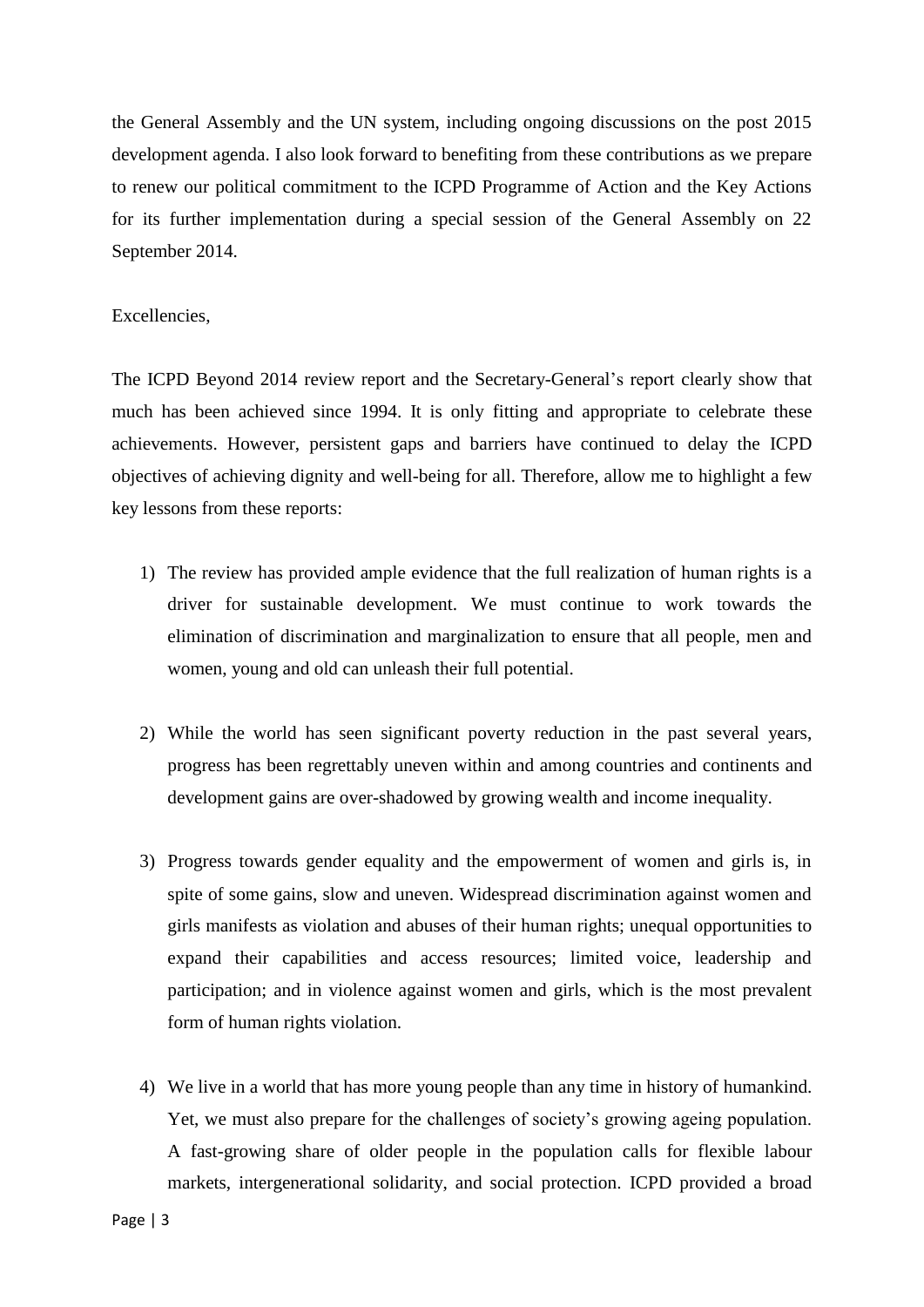global consensus on the necessity to invest in all age groups, to protect the human rights and dignity of all individuals and to cultivate their capabilities throughout their life cycle.

- 5) Sustainable development includes investing in life long health and education, especially for young people, women and adolescent girls. Good health, education and lifelong learning lead to social and economic dividends for societies.
- 6) Universal access to sexual and reproductive health and reproductive rights allow women and young people to stay healthy and make choices on the number, spacing and timing of their children contributing to equitable growth and economic well-being of societies.
- 7) As more people move their homes, whether in the form of internal or external migration, ensuring security of place and mobility becomes fundamental to sustainability. International migration is expected to continue to increase in scope and impact, requiring appropriate policies to ensure safe, legal and orderly migration, while increasing rates of urbanization will also continue to be an important policy consideration.

Ladies and Gentlemen,

As Chapter III of the ICPD Programme of Action recognizes the interrelationships between population, sustained economic growth and sustainable development, it reflects the consensus reached in Rio in 1992 that we should, [quote], "meet the needs of present generations and improve their quality of life without compromising the ability of future generations to meet their own needs." [End quote]

Now, we need to ensure that the consensus reached in Cairo in 1994 and in subsequent reviews are fully integrated into the post-2015 development agenda and the new sustainable development goals.

The General Assembly and governing bodies of the UN system will benefit from this timely review of the ICPD beyond 2014 in their work articulating a new development agenda and in